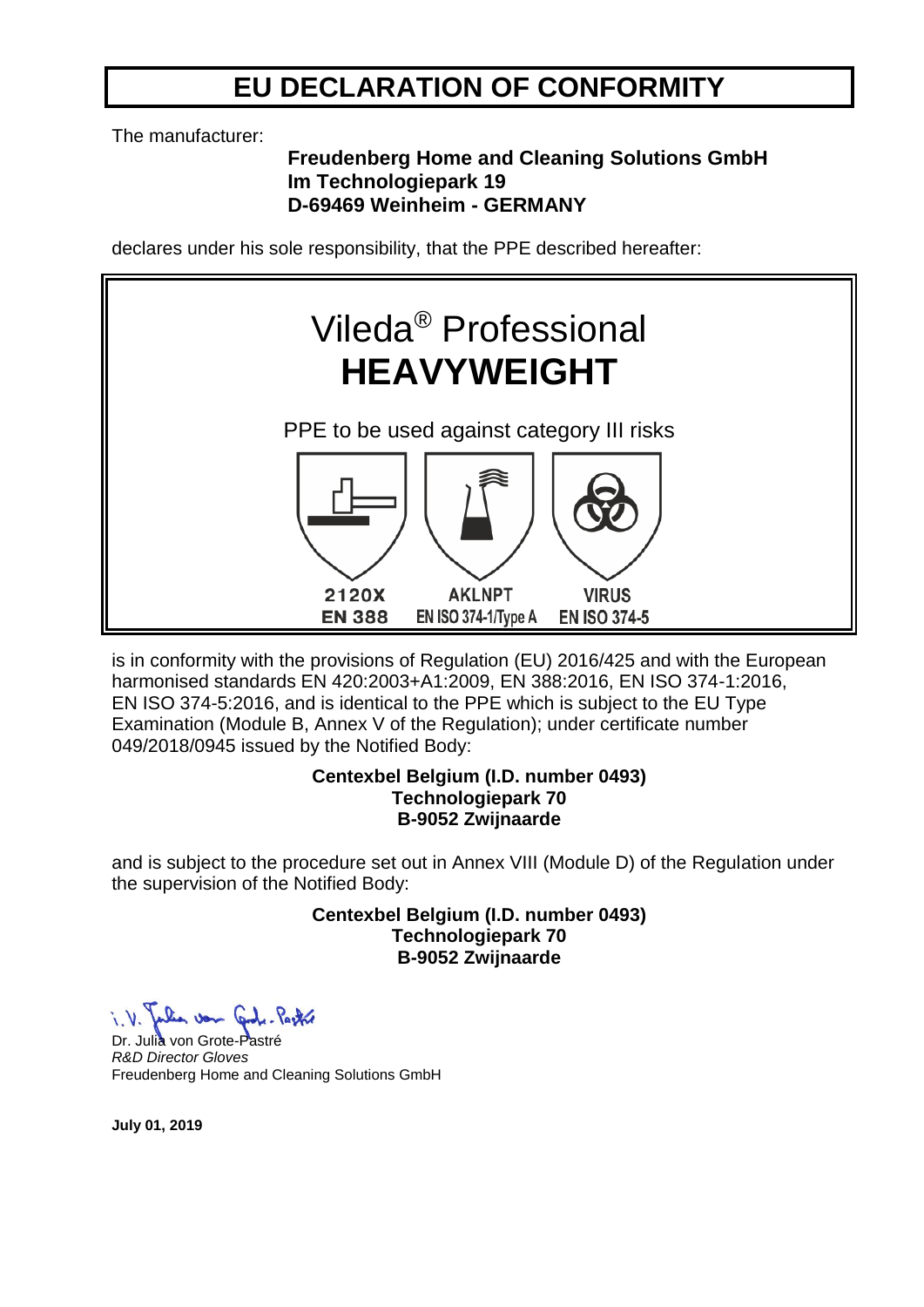## **DECLARACIÓN UE DE CONFORMIDAD**

El fabricante:

### **Freudenberg Home and Cleaning Solutions GmbH Im Technologiepark 19 D-69469 Weinheim - GERMANY**

declara bajo su única responsabilidad que el EPI descrito a continuación:



es conforme con las disposiciones del Reglamento (UE) 2016/425 y las normas armonizadas europeas EN 420:2003+A1:2009, EN 388:2016, EN ISO 374-1:2016, EN ISO 374-5:2016, y es idéntico al EPI que está sujeto al examen UE de tipo (módulo B, anexo V del Reglamento); con el número de certificado 049/2018/0945 expedido por el organismo notificado:

#### **Centexbel Belgium (I.D. number 0493) Technologiepark 70 B-9052 Zwijnaarde**

y está sujeto al procedimiento establecido en el anexo VIII (módulo D) del Reglamento bajo la supervisión del organismo notificado:

> **Centexbel Belgium (I.D. number 0493) Technologiepark 70 B-9052 Zwijnaarde**

Dr. Julia von Grote-Pastré *R&D Director Gloves* Freudenberg Home and Cleaning Solutions GmbH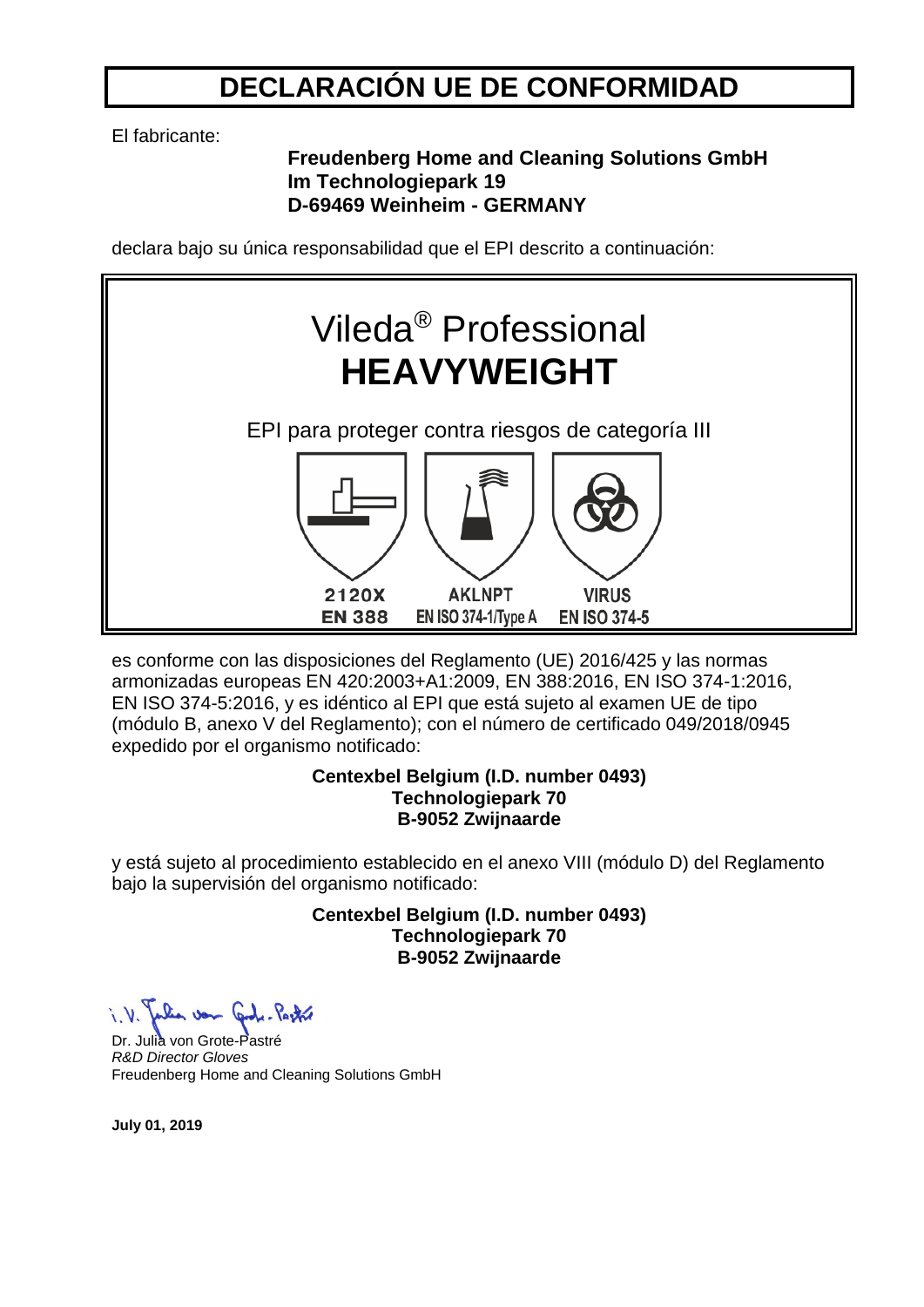# **EU PROHLÁŠENÍ O SHODĚ**

Výrobce:

**Freudenberg Home and Cleaning Solutions GmbH Im Technologiepark 19 D-69469 Weinheim - GERMANY**

na vlastní odpovědnost prohlašuje, že OOP dále popsané:



je v souladu s ustanoveními směrnice (EU) 2016/425 a s evropskými harmonizovanými normami EN 420:2003+A1:2009, EN 388:2016, EN ISO 374-1:2016, EN ISO 374-5:2016 a je identický s OOP, který je předmětem EU přezkoumání typu (modul B, příloha V směrnice); pod číslem certifikátu 049/2018/0945 vydaného oznámeným subjektem:

#### **Centexbel Belgium (I.D. number 0493) Technologiepark 70 B-9052 Zwijnaarde**

a je předmětem postupu stanoveného v příloze VIII (Modul D) směrnice pod dozorem oznámeného subjektu:

> **Centexbel Belgium (I.D. number 0493) Technologiepark 70 B-9052 Zwijnaarde**

i. V. Julia von Gute-Partie

Dr. Julia von Grote-Pastré *R&D Director Gloves* Freudenberg Home and Cleaning Solutions GmbH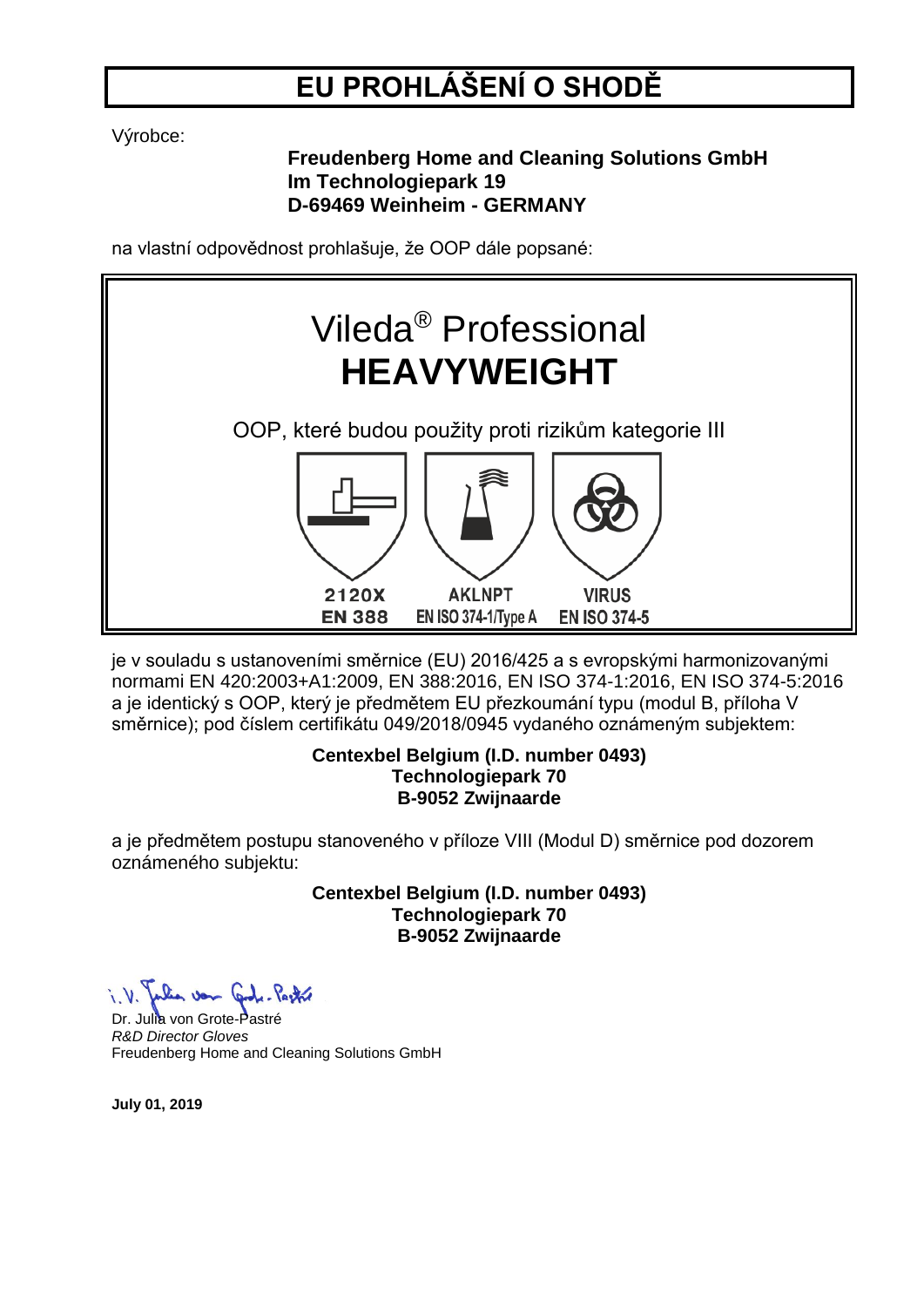## **EU-OVERENSSTEMMELSESERKLÆRING**

Producenten:

### **Freudenberg Home and Cleaning Solutions GmbH Im Technologiepark 19 D-69469 Weinheim - GERMANY**

erklærer under eneansvar, at PPE, der er beskrevet i det følgende:



er i overensstemmelse med bestemmelserne i Forordning (EU) 2016/425 og med europæiske harmoniserede standarder EN 420:2003+A1:2009, EN 388:2016, EN ISO 374-1:2016, EN ISO 374-5:2016 og er identisk med de PPE, der er underlagt EU-typeundersøgelsen (Modul B, Bilag V i forordningen), under certifikatnummer 049/2018/0945 udstedt af testlaboratoriet:

#### **Centexbel Belgium (I.D. number 0493) Technologiepark 70 B-9052 Zwijnaarde**

og er underlagt den procedure, der er fastlagt i Bilag VIII (Modul D) i forordningen under overvågning af testlaboratoriet:

> **Centexbel Belgium (I.D. number 0493) Technologiepark 70 B-9052 Zwijnaarde**

Dr. Julia von Grote-Pastré *R&D Director Gloves* Freudenberg Home and Cleaning Solutions GmbH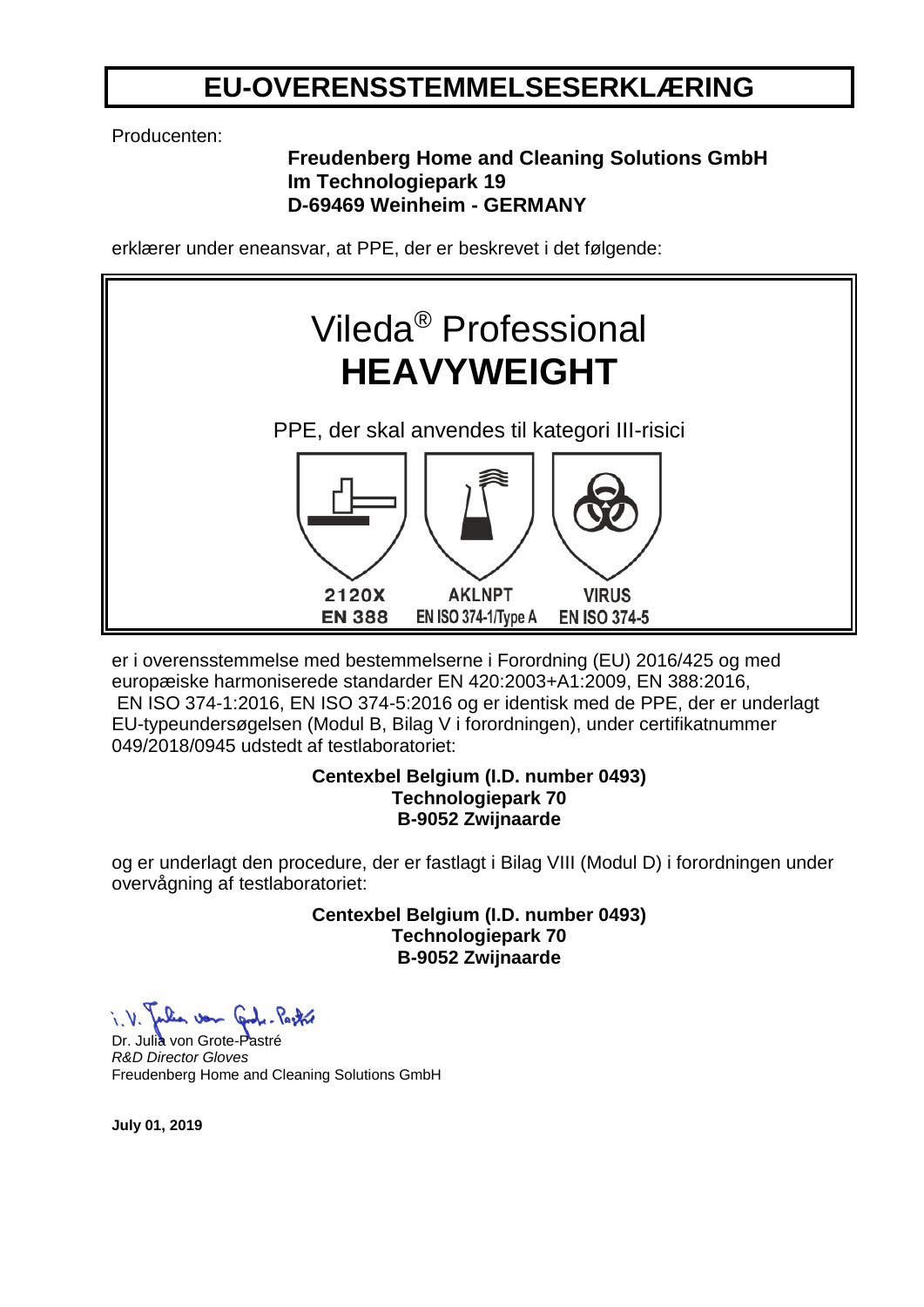## **EU-KONFORMITÄTSERKLÄRUNG**

Der Hersteller:

### **Freudenberg Home and Cleaning Solutions GmbH Im Technologiepark 19 D-69469 Weinheim - GERMANY**

erklärt in alleiniger Verantwortung, dass die nachstehend beschriebene PSA:



die Vorschriften der Verordnung (EU) 2016/425 und der harmonisierten Europäischen Normen EN 420:2003+A1:2009, EN 388:2016, EN ISO 374-1:2016, EN ISO 374-5:2016 erfüllt und identisch ist mit der PSA, die der EU-Baumusterprüfung (Modul B, Anhang V der Verordnung) unterliegt; die notifizierte Stelle

#### **Centexbel Belgium (I.D. number 0493) Technologiepark 70 B-9052 Zwijnaarde**

hat dafür die EU-Baumusterprüfbescheinigung mit der Nummer 049/2018/0945 ausgestellt. Ferner unterliegt die beschriebene PSA der Aufsicht der notizifierten Stelle:

### **Centexbel Belgium (I.D. number 0493) Technologiepark 70 B-9052 Zwijnaarde**

gemäß dem in Anhang VIII (Modul D) der Verordnung beschriebenen Verfahren.

Dr. Julia von Grote-Pastré *R&D Director Gloves* Freudenberg Home and Cleaning Solutions GmbH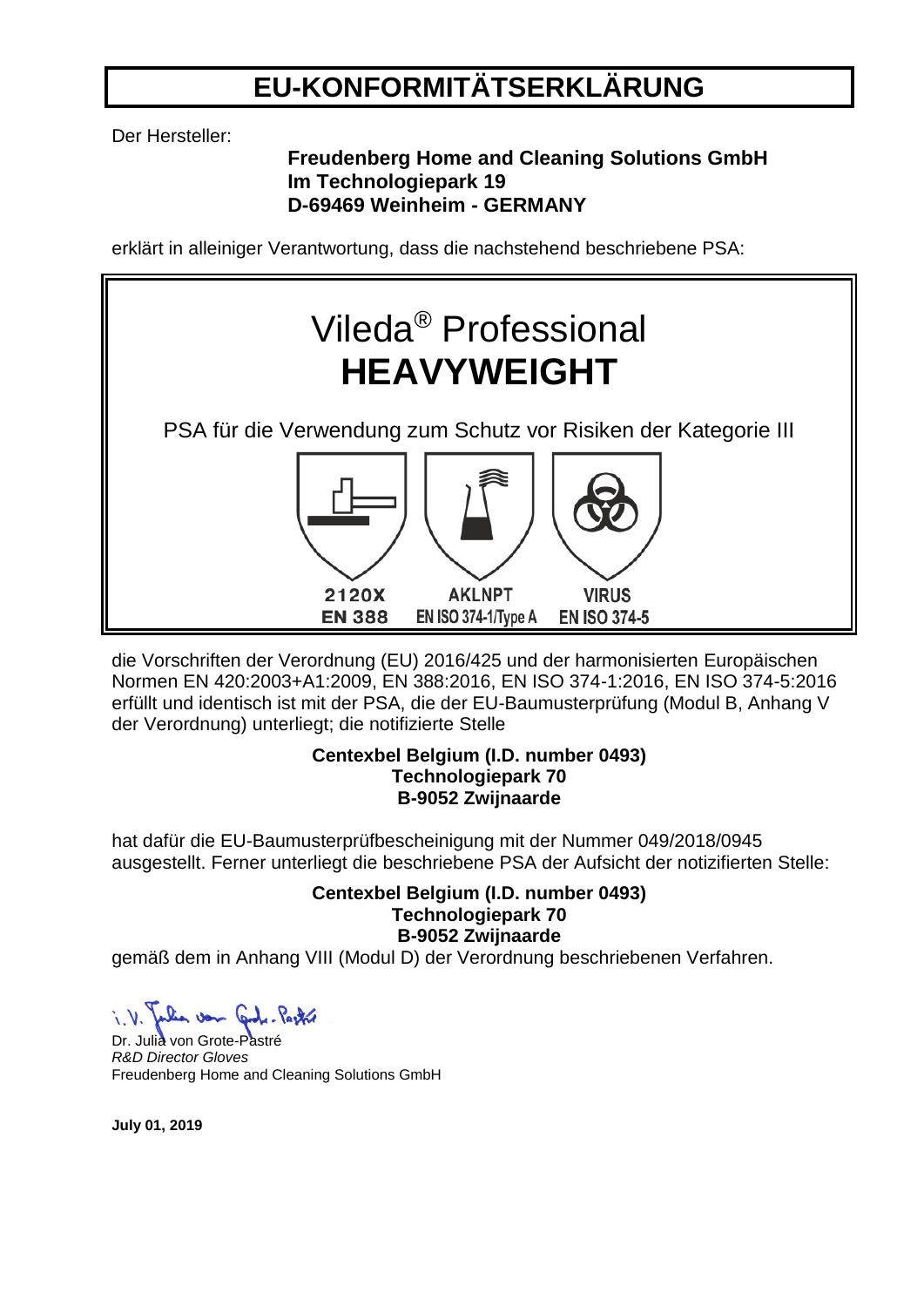## **ΔΗΛΩΣΗ ΣΥΜΜΟΡΦΩΣΗΣ ΕΕ**

Ο κατασκευαστής:

### **Freudenberg Home and Cleaning Solutions GmbH Im Technologiepark 19 D-69469 Weinheim - GERMANY**

δηλώνει με αποκλειστική του ευθύνη ότι το μέσο ατομικής προστασίας που περιγράφεται κάτωθι:



συμμορφώνεται προς τις διατάξεις του κανονισμού (ΕΕ) 2016/425 και προς τα ευρωπαΪκά εναρμονισμένα πρότυπα EN 420:2003+A1:2009, EN 388:2016, EN ISO 374-1:2016, EN ISO 374-5:2016, είναι δε πανομοιότυπο με το μέσο ατομικής προστασίας που υπόκειται σε εξέταση τύπου ΕΕ (Ενότητα Β, Παράρτημα V του κανονισμού), με αριθμό πιστοποιητικού 049/2018/0945, εκδοθέντος από τον κοινοποιημένο οργανισμό:

#### **Centexbel Belgium (I.D. number 0493) Technologiepark 70 B-9052 Zwijnaarde**

και υπόκειται στη διαδικασία που ορίζεται στο Παράρτημα VIII (Ενότητα D) του κανονισμού, υπό την επίβλεψη του κοινοποιημένου οργανισμού:

> **Centexbel Belgium (I.D. number 0493) Technologiepark 70 B-9052 Zwijnaarde**

when von Carl. Packed

Dr. Julia von Grote-Pastré *R&D Director Gloves* Freudenberg Home and Cleaning Solutions GmbH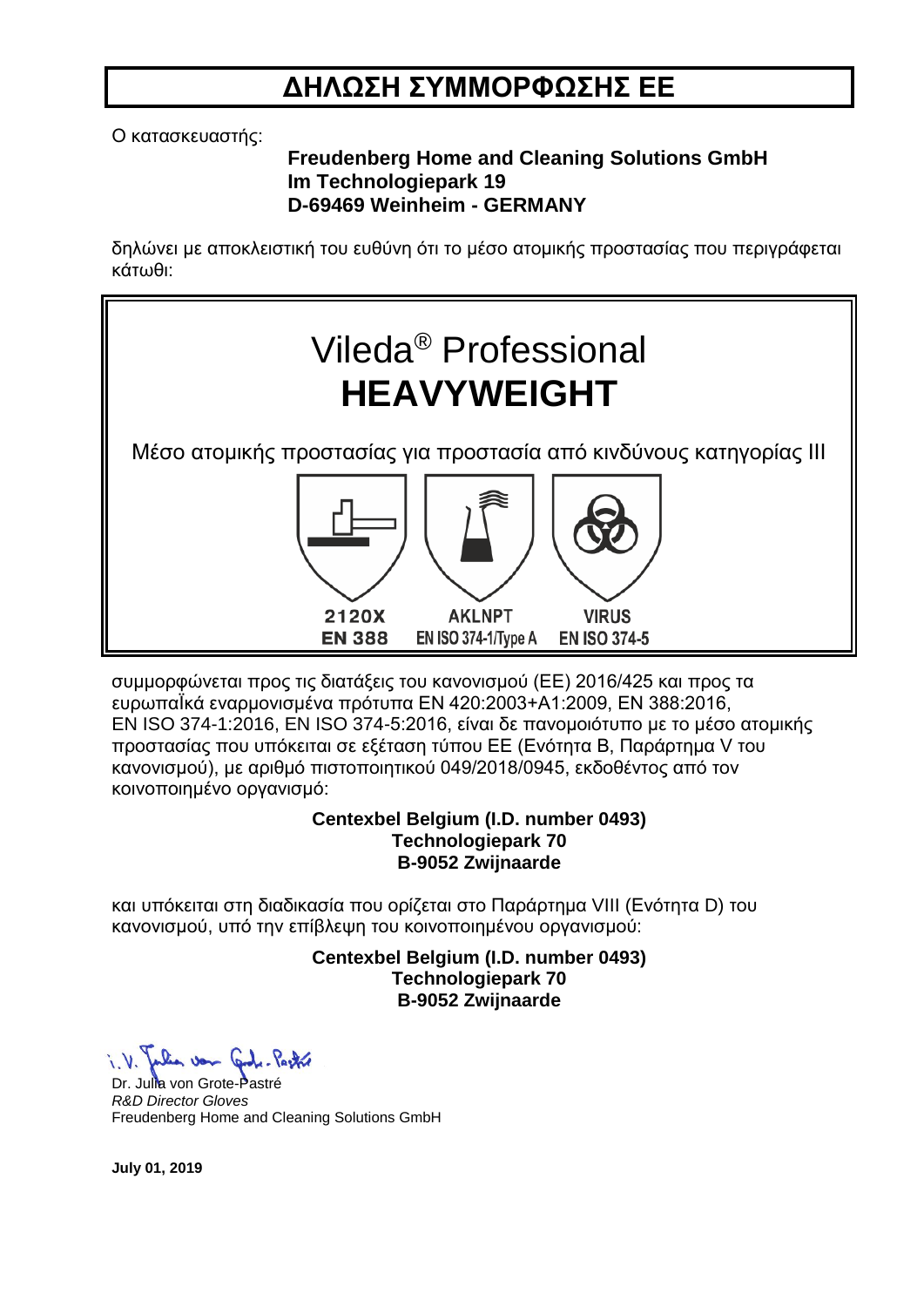## **DÉCLARATION EU DE CONFORMITÉ**

Le fabricant :

## **Freudenberg Home and Cleaning Solutions GmbH Im Technologiepark 19 D-69469 Weinheim - GERMANY**

déclare sous sa seule responsabilité que l'EPI décrit ci-après :



est en conformité avec les dispositions du Règlement (UE) 2016/425 et les normes européennes harmonisées EN 420:2003+A1:2009, EN 388:2016, EN ISO 374-1:2016, EN ISO 374-5:2016, et est identique à l'EPI soumis à l'examen UE de type (Module B, Annexe V du Règlement), en vertu du numéro de certificat 049/2018/0945 émis par l'organisme notifié :

#### **Centexbel Belgium (I.D. number 0493) Technologiepark 70 B-9052 Zwijnaarde**

et doit se soumettre à la procédure établie dans l'Annexe VIII (Modul D) du Règlement, sous la supervision de l'organisme notifié :

> **Centexbel Belgium (I.D. number 0493) Technologiepark 70 B-9052 Zwijnaarde**

Dr. Julia von Grote-Pastré *R&D Director Gloves* Freudenberg Home and Cleaning Solutions GmbH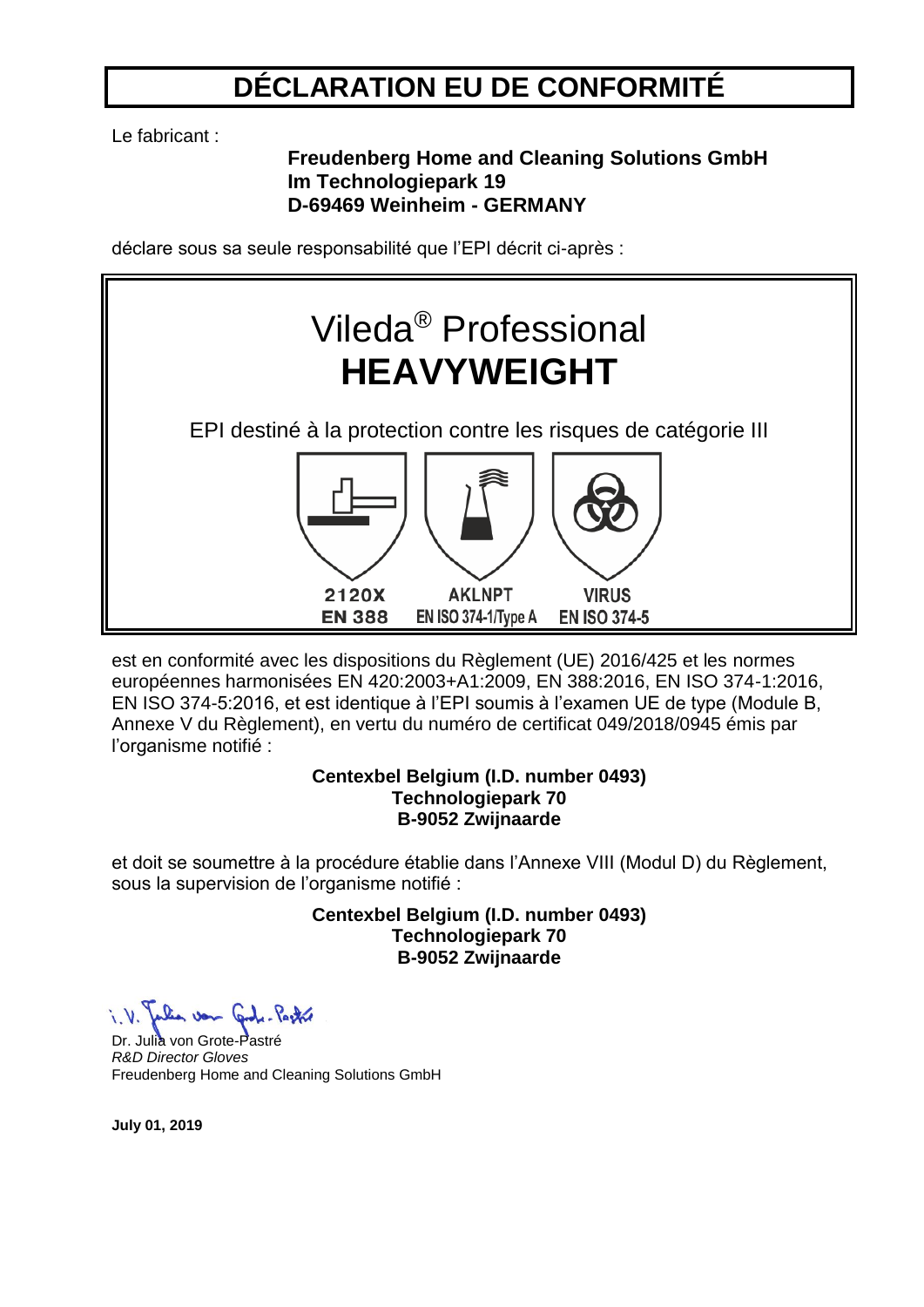## **DICHIARAZIONE DI CONFORMITÀ UE**

Il fabbricante:

## **Freudenberg Home and Cleaning Solutions GmbH Im Technologiepark 19 D-69469 Weinheim - GERMANY**

dichiara sotto la propria e unica responsabilità che il DPI descritto di seguito:



è conforme alle disposizioni del regolamento (UE) 2016/425 e alle norme europee armonizzate EN 420:2003+A1:2009, EN 388:2016, EN ISO 374-1:2016, EN ISO 374-5:2016, ed è identico al DPI che è soggetto all'esame UE del tipo (modulo B, allegato V al regolamento); con certificato numero 049/2018/0945 rilasciato dall'organismo notificato:

#### **Centexbel Belgium (I.D. number 0493) Technologiepark 70 B-9052 Zwijnaarde**

ed è soggetto alla procedura di cui all'allegato VIII (modulo D) del regolamento, sotto la supervisione dell'organismo notificato:

> **Centexbel Belgium (I.D. number 0493) Technologiepark 70 B-9052 Zwijnaarde**

Dr. Julia von Grote-Pastré *R&D Director Gloves* Freudenberg Home and Cleaning Solutions GmbH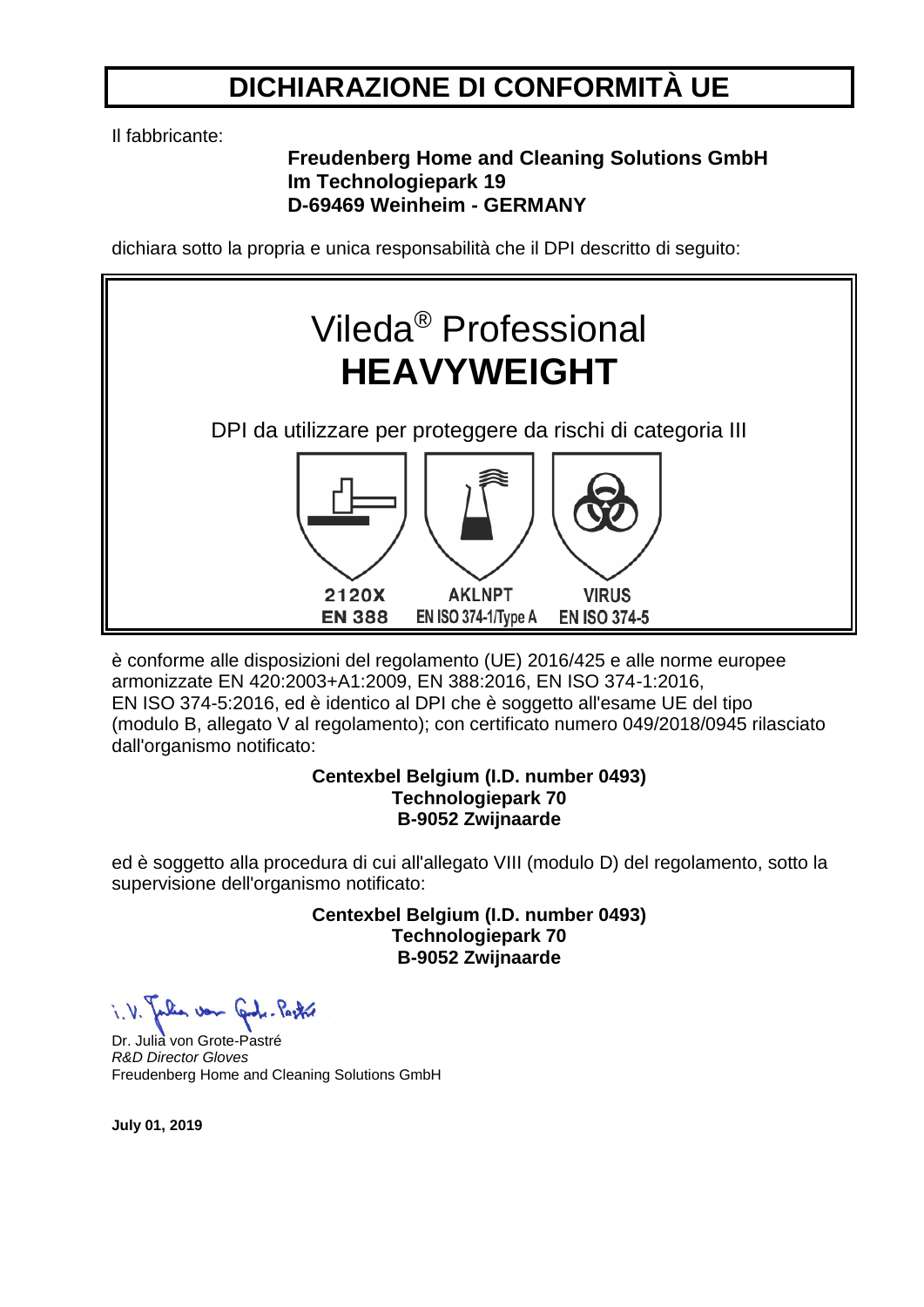## **EU MEGFELELŐSÉGI NYILATKOZAT**

A gyártó:

## **Freudenberg Home and Cleaning Solutions GmbH Im Technologiepark 19 D-69469 Weinheim - GERMANY**

kizárólagos felelőssége tudatában nyilatkozik arról, hogy az alább meghatározott PPE:



megfelel a 2016/425 (EU) Rendelet követelményeinek, valamint a(z) EN 420:2003+A1:2009, EN 388:2016, EN ISO 374-1:2016, EN ISO 374-5:2016 harmonizált európai szabványoknak, és azonos az EU típusvizsgálat (a Rendelet V. melléklete, B modul) hatálya alá tartozó PPE-vel; vonatkozó tanúsítvány száma: 049/2018/0945, kibocsátó tanúsító testület:

### **Centexbel Belgium (I.D. number 0493) Technologiepark 70 B-9052 Zwijnaarde**

és vonatkozik rá a Rendelet VIII. mellékletében (D modul) meghatározott eljárás, melyet a következő Tanúsító testület felügyel:

> **Centexbel Belgium (I.D. number 0493) Technologiepark 70 B-9052 Zwijnaarde**

Dr. Julia von Grote-Pastré *R&D Director Gloves* Freudenberg Home and Cleaning Solutions GmbH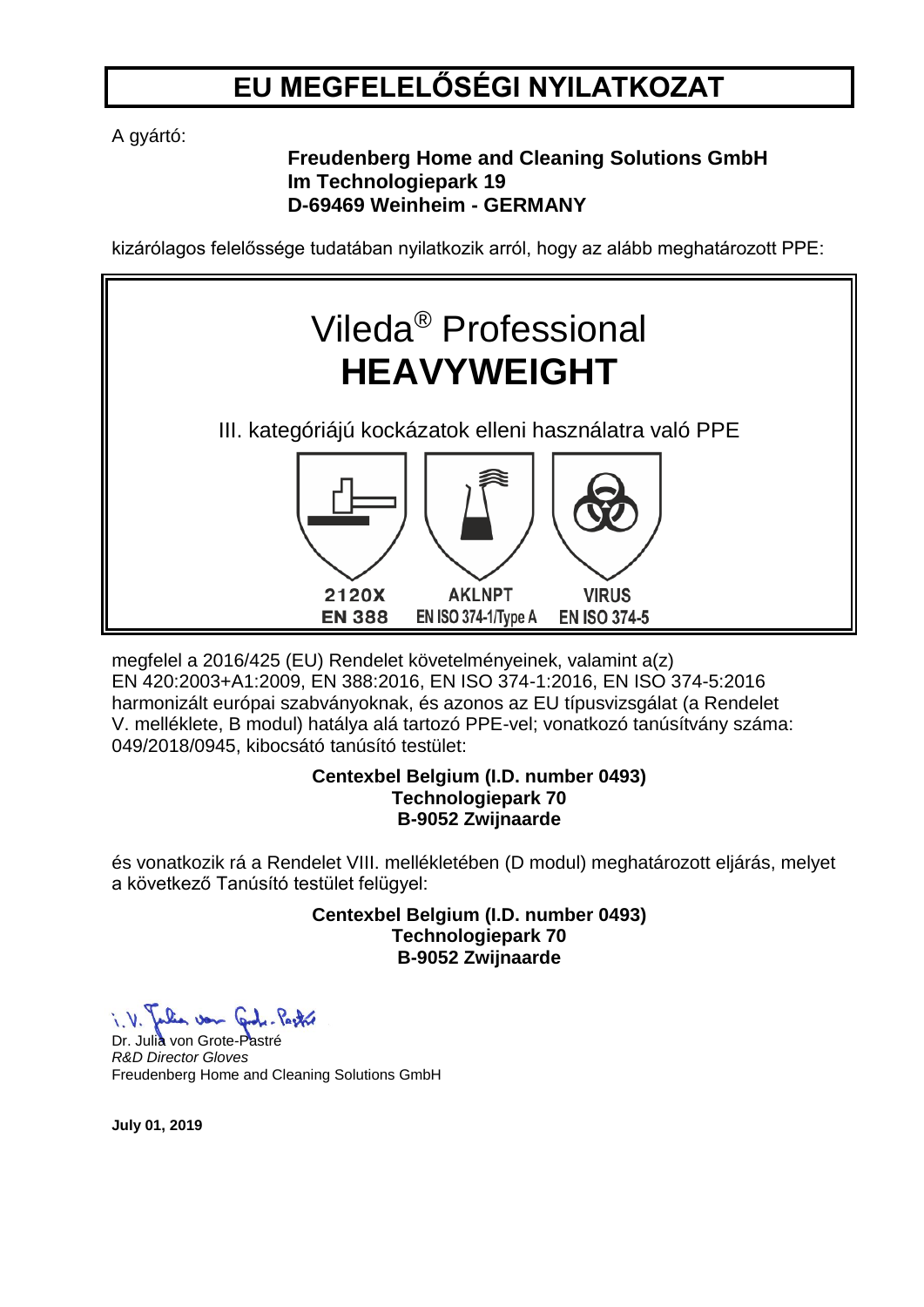## **EU-CONFORMITEITSVERKLARING**

De fabrikant:

## **Freudenberg Home and Cleaning Solutions GmbH Im Technologiepark 19 D-69469 Weinheim - GERMANY**

verklaart onder zijn eigen verantwoordelijkheid dat de hieronder beschreven PBM:



is in overeenstemming met de bepalingen van Verordening (EU) nr. 2016/425 en met de Europese geharmoniseerde normen EN 420:2003+A1:2009, EN 388:2016, EN ISO 374-1:2016, EN ISO 374-5:2016, en is identiek aan de PBM die aan het EU-typeonderzoek worden onderworpen (module B, bijlage V bij de verordening); onder het door de aangemelde instantie afgegeven certificaatnummer 049/2018/0945:

#### **Centexbel Belgium (I.D. number 0493) Technologiepark 70 B-9052 Zwijnaarde**

en valt onder de procedure uit bijlage VIII (module D) van de verordening onder toezicht van de aangemelde instantie:

> **Centexbel Belgium (I.D. number 0493) Technologiepark 70 B-9052 Zwijnaarde**

Dr. Julia von Grote-Pastré *R&D Director Gloves* Freudenberg Home and Cleaning Solutions GmbH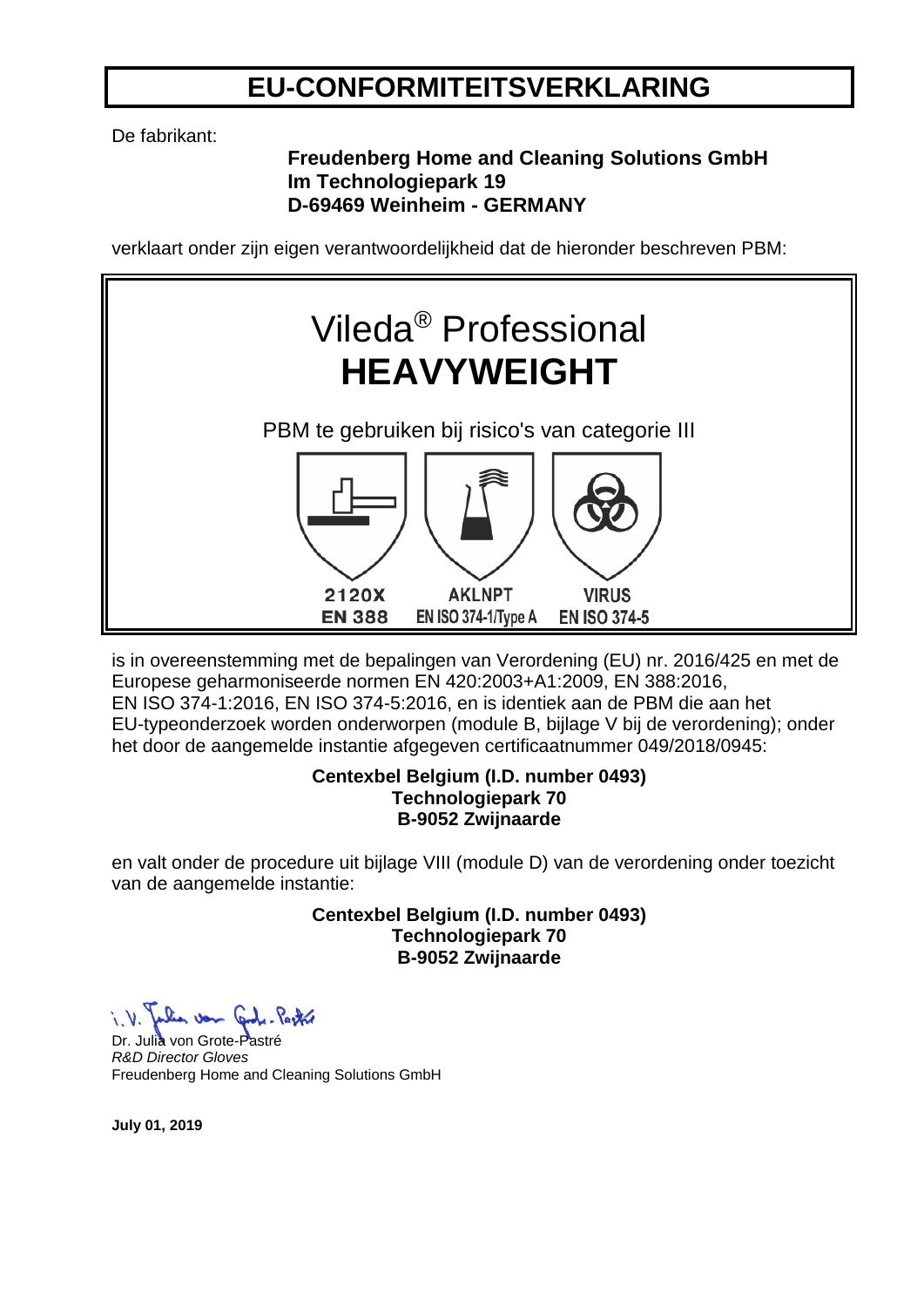## **DEKLARACJA ZGODNOŚCI UE**

Producent:

## **Freudenberg Home and Cleaning Solutions GmbH Im Technologiepark 19 D-69469 Weinheim - GERMANY**

deklaruje, na swoją wyłączną odpowiedzialność, że ŚOI opisane poniżej:



są zgodne z postanowieniami Rozporządzenia (UE) 2016/425 oraz europejskimi normami zharmonizowanymi EN 420:2003+A1:2009, EN 388:2016, EN ISO 374-1:2016, EN ISO 374-5:2016 oraz identyczne z ŚOI podlegającymi badaniu typu UE (Moduł B, Załącznik V Rozporządzenia); zgodnie z certyfikatem o numerze 049/2018/0945 wydanym przez jednostkę notyfikowaną:

### **Centexbel Belgium (I.D. number 0493) Technologiepark 70 B-9052 Zwijnaarde**

oraz podlegają procedurze określonej w Załączniku VIII (Moduł D) Rozporządzenia, pod nadzorem jednostki notyfikowanej:

> **Centexbel Belgium (I.D. number 0493) Technologiepark 70 B-9052 Zwijnaarde**

Dr. Julia von Grote-Pastré *R&D Director Gloves* Freudenberg Home and Cleaning Solutions GmbH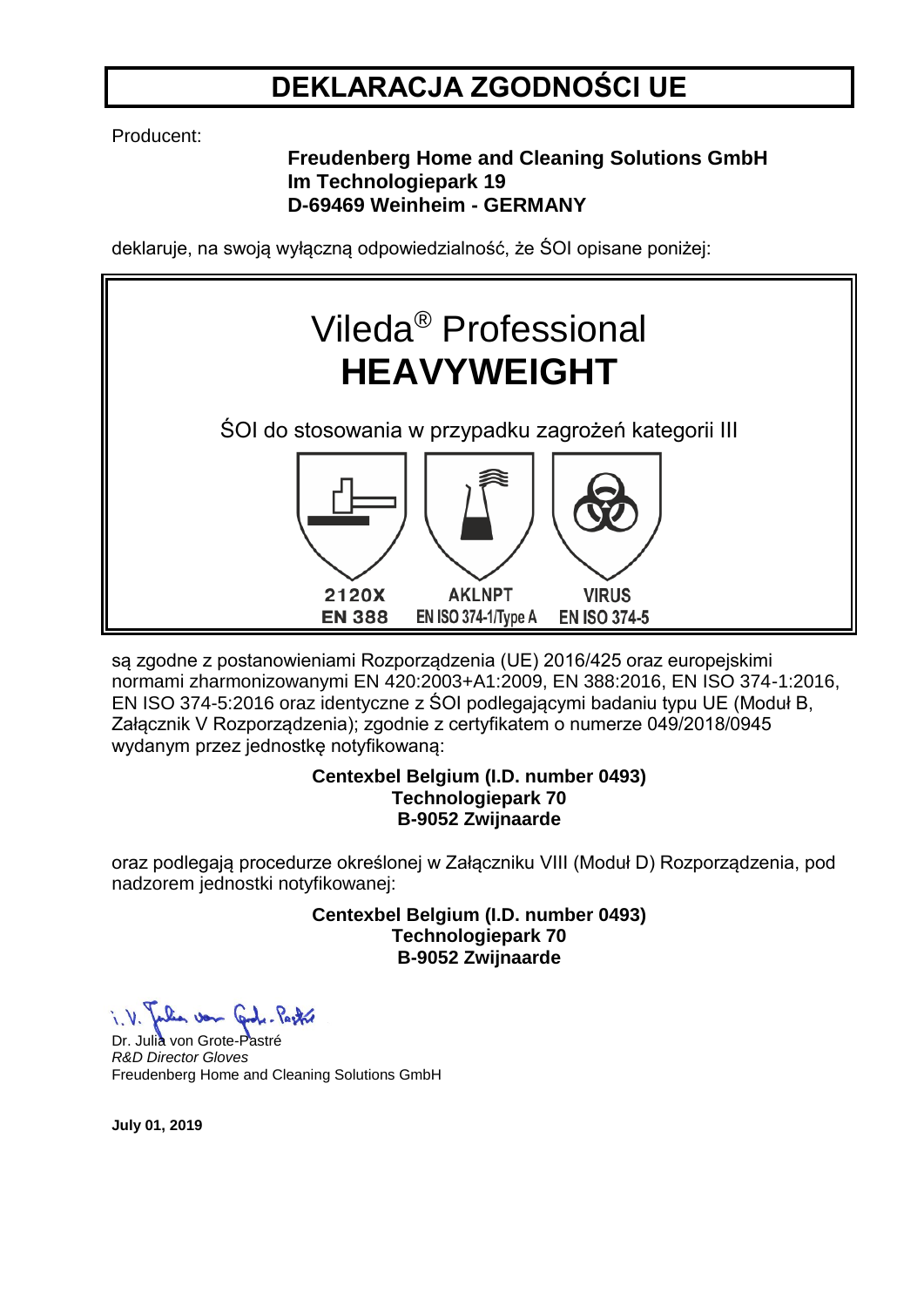## **DECLARAÇÃO UE DE CONFORMIDADE**

O fabricante:

### **Freudenberg Home and Cleaning Solutions GmbH Im Technologiepark 19 D-69469 Weinheim - GERMANY**

declara, sob a sua exclusiva responsabilidade, que o EPI descrito a seguir:



está em conformidade com as disposições do Regulamento (UE) 2016/425 e com as normas europeias harmonizadas EN 420:2003+A1:2009, EN 388:2016, EN ISO 374-1:2016, EN ISO 374-5:2016, e é idêntico ao EPI que está sujeito ao exame UE de tipo (Módulo B, Anexo V do Regulamento) – com o número de certificado 049/2018/0945 emitido pelo Organismo Notificado:

#### **Centexbel Belgium (I.D. number 0493) Technologiepark 70 B-9052 Zwijnaarde**

e está sujeito ao procedimento previsto no Anexo VIII (Módulo D) do Regulamento sob a supervisão do Organismo Notificado:

> **Centexbel Belgium (I.D. number 0493) Technologiepark 70 B-9052 Zwijnaarde Kingdom**

Julia von Gode-Pastre

Dr. Julia von Grote-Pastre *R&D Director Gloves* Freudenberg Home and Cleaning Solutions GmbH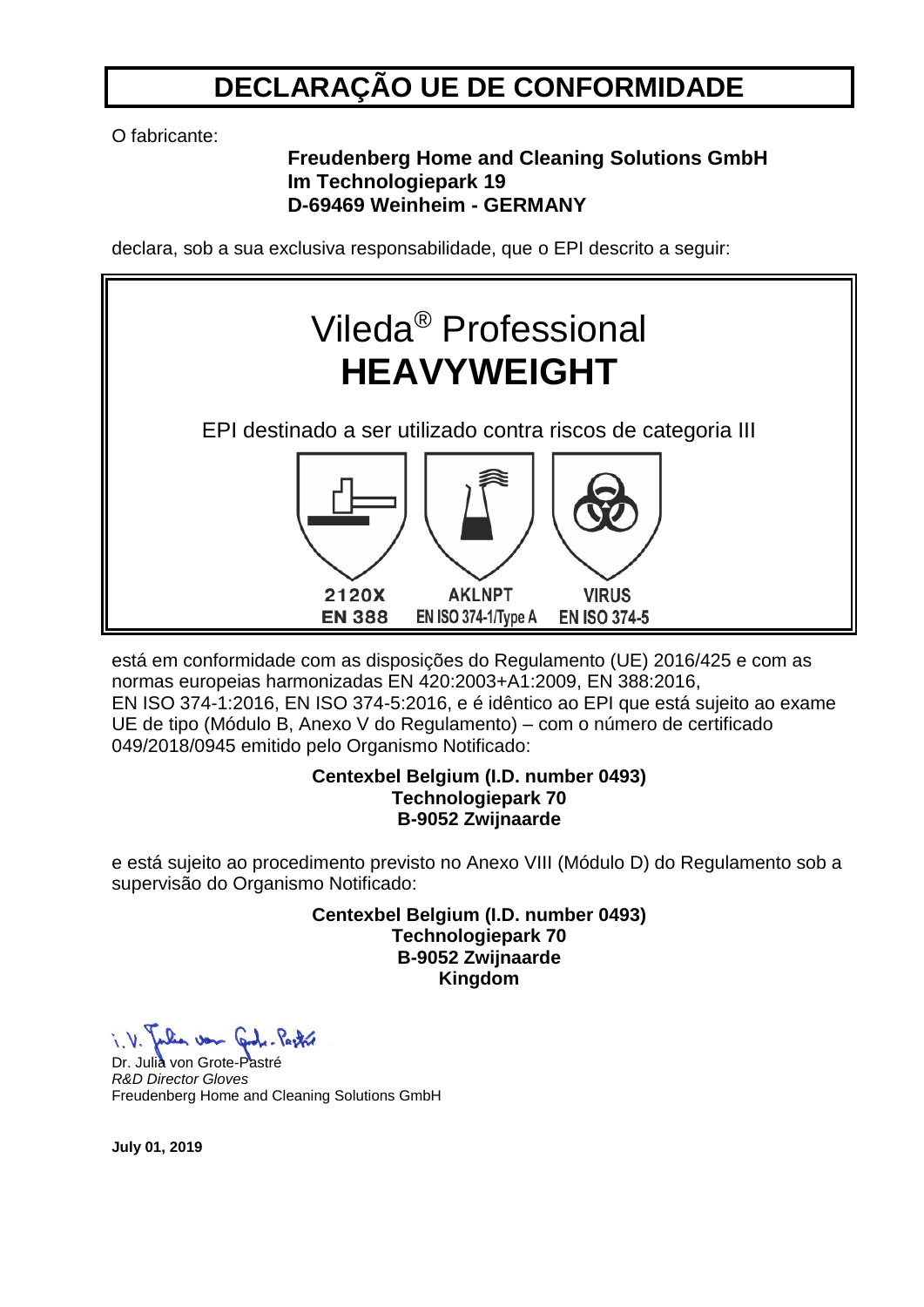## **DECLARAŢIE DE CONFORMITATE UE**

Producătorul:

## **Freudenberg Home and Cleaning Solutions GmbH Im Technologiepark 19 D-69469 Weinheim - GERMANY**

declară pe propria răspundere că EIP descris în cele ce urmează:



este în conformitate cu prevederile Regulamentului (UE) 2016/425 și cu standardele europene armonizate EN 420:2003+A1:2009, EN 388:2016, EN ISO 374-1:2016, EN ISO 374-5:2016, și este identic cu EIP care face obiectul examinării de tip UE (modulul B, anexa V la Regulament); conform certificatului numărul 049/2018/0945 eliberat de organismul notificat:

#### **Centexbel Belgium (I.D. number 0493) Technologiepark 70 B-9052 Zwijnaarde**

și face obiectul procedurii definite în anexa VIII (Modulul D) la Regulament sub supravegherea organismului notificat:

> **Centexbel Belgium (I.D. number 0493) Technologiepark 70 B-9052 Zwijnaarde**

Dr. Julia von Grote-Pastré *R&D Director Gloves* Freudenberg Home and Cleaning Solutions GmbH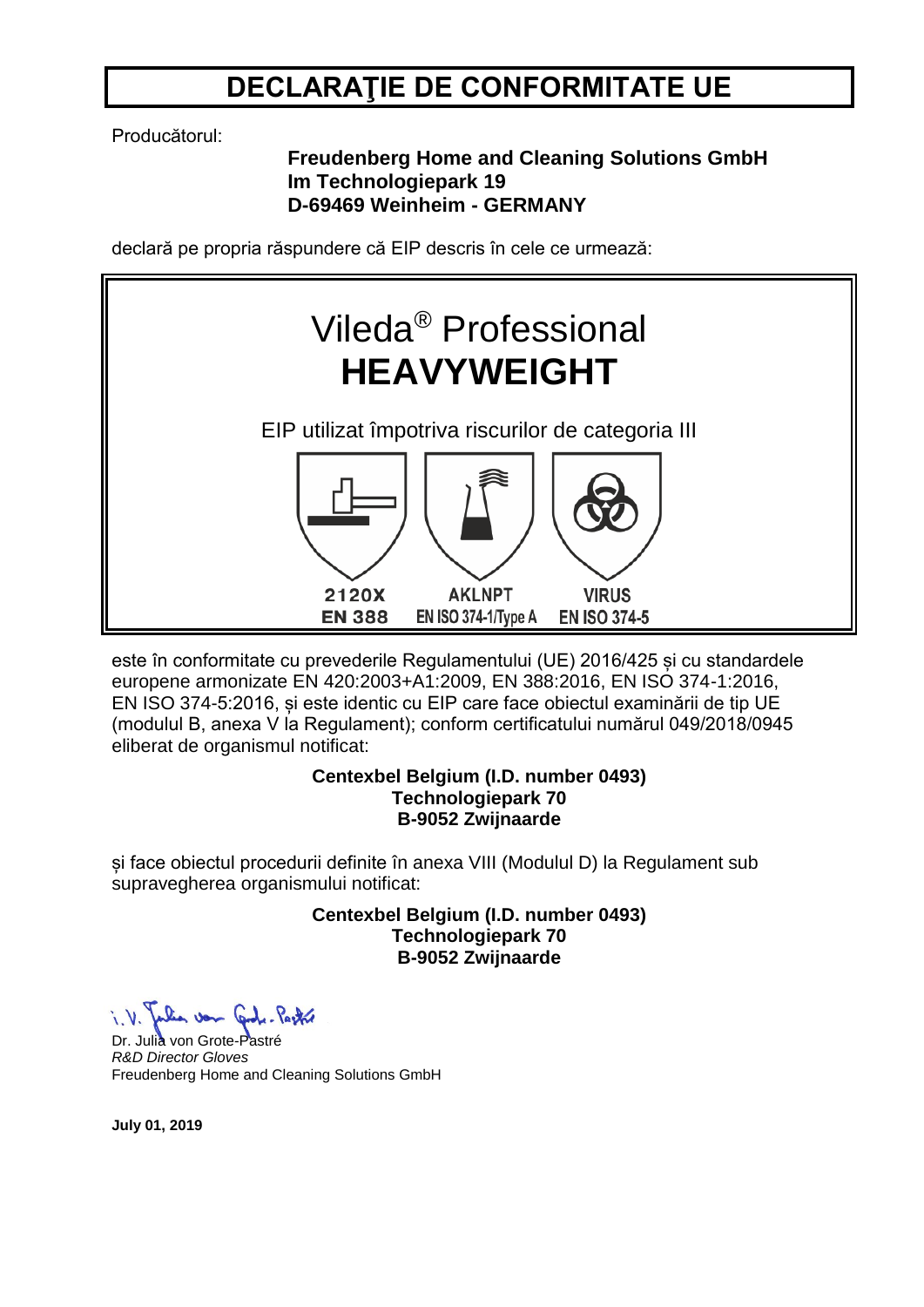## **IZJAVA EU O SKLADNOSTI**

Proizvajalec:

### **Freudenberg Home and Cleaning Solutions GmbH Im Technologiepark 19 D-69469 Weinheim - GERMANY**

izključno na svojo odgovornost izjavlja, da je osebna zaščitna oprema, opisana v nadaljevanju:



je v skladu z določbami Uredbe (EU) 2016/425 in z evropskimi usklajenimi standardi EN 420:2003+A1:2009, EN 388:2016, EN ISO 374-1:2016, EN ISO 374-5:2016 in je identična osebni zaščitni opremi, ki je predmet EU-pregleda tipa (modul B, Priloga V k Uredbi); pod številko spričevala 049/2018/0945, ki jo je izdal priglašeni organ:

#### **Centexbel Belgium (I.D. number 0493) Technologiepark 70 B-9052 Zwijnaarde**

in je predmet postopka iz Priloge VIII (Modul D) uredbe pod nadzorom priglašenega organa:

> **Centexbel Belgium (I.D. number 0493) Technologiepark 70 B-9052 Zwijnaarde**

Julia von Code-Pastro

Dr. Julia von Grote-Pastré *R&D Director Gloves* Freudenberg Home and Cleaning Solutions GmbH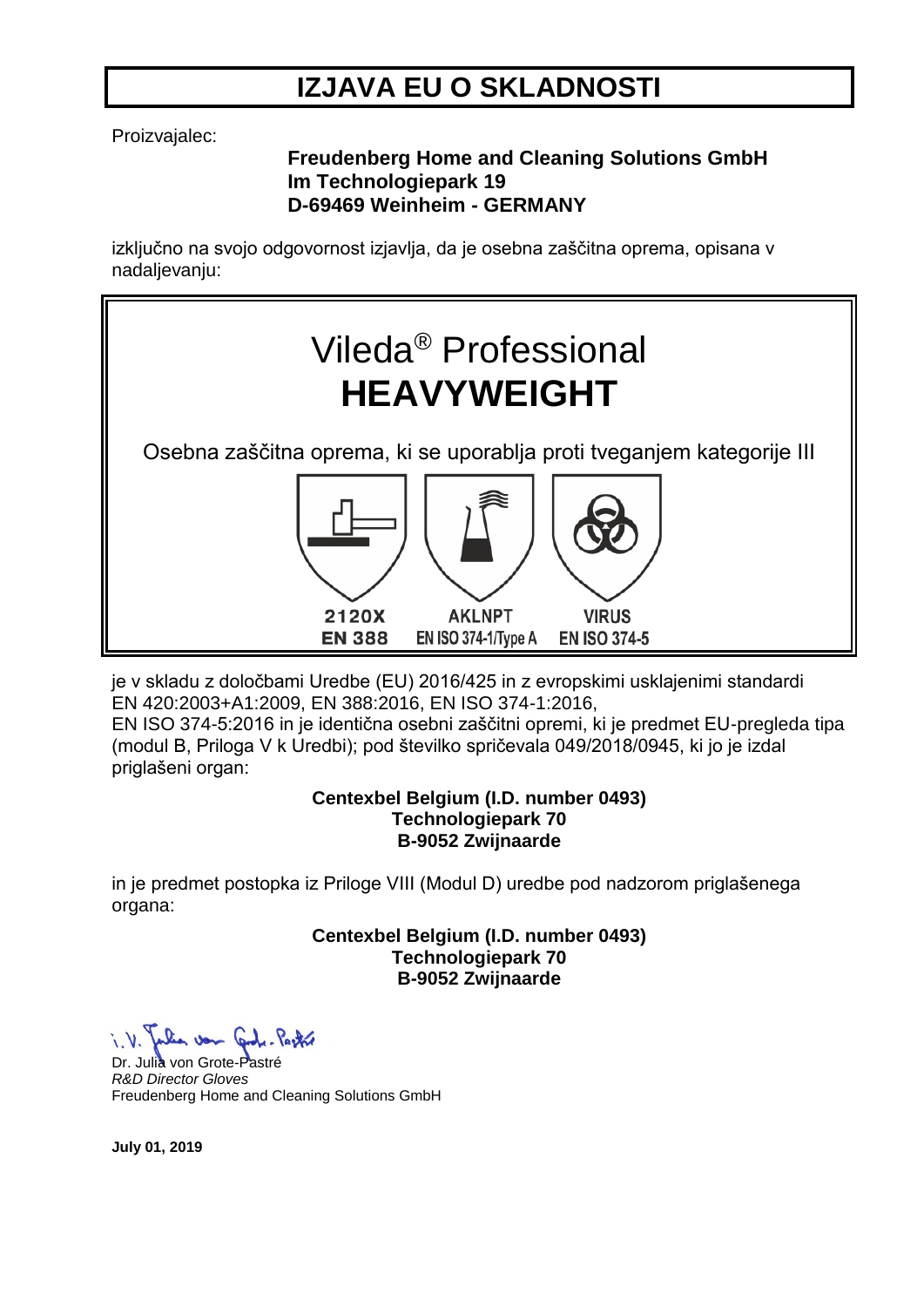## **EU:N VAATIMUSTENMUKAISUUSVAKUUTUS**

Valmistaja:

## **Freudenberg Home and Cleaning Solutions GmbH Im Technologiepark 19 D-69469 Weinheim - GERMANY**

vakuuttaa yksinomaisella vastuullaan, että seuraavassa kuvattu henkilönsuojain:



on yhdenmukainen asetuksen (EU) 2016/425 ja yhdenmukaistettujen eurooppalaisten standardien EN 420:2003+A1:2009, EN 388:2016, EN ISO 374-1:2016, EN ISO 374-5:2016 ehtojen kanssa ja vastaa henkilönsuojainta, jota koskee EU-tyyppitarkastus (moduuli B, asetuksen liite V), virallisen laitoksen myöntämällä sertifikaattinumerolla 049/2018/0945 :

### **Centexbel Belgium (I.D. number 0493) Technologiepark 70 B-9052 Zwijnaarde**

ja sitä koskee asetuksen liitteessä VIII (moduuli D) määritetty menettely virallisen laitoksen valvonnassa:

> **Centexbel Belgium (I.D. number 0493) Technologiepark 70 B-9052 Zwijnaarde**

Dr. Julia von Grote-Pastré *R&D Director Gloves* Freudenberg Home and Cleaning Solutions GmbH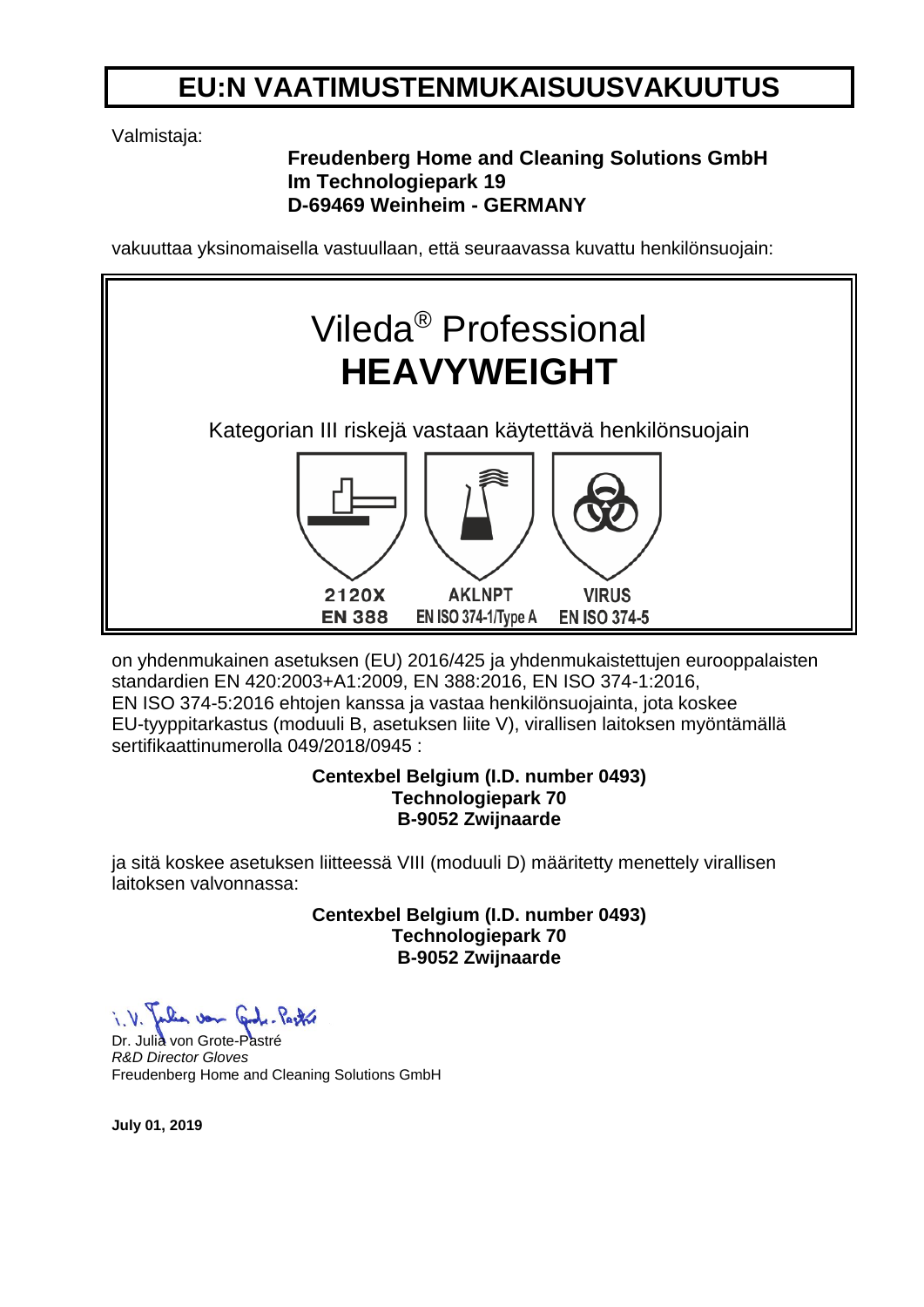# **EU-FÖRSÄKRAN OM ÖVERENSSTÄMMELSE**

Tillverkare:

### **Freudenberg Home and Cleaning Solutions GmbH Im Technologiepark 19 D-69469 Weinheim - GERMANY**

förklarar under eget ansvar att den PPE-produkt som beskrivs nedan:



överensstämmer med bestämmelserna i förordning (EU) 2016/425 och med de europeiska harmoniserade standarderna EN 420:2003+A1:2009, EN 388:2016, EN ISO 374-1:2016, EN ISO 374-5:2016, samt är identisk med den PPE-produkt som omfattas av EU-typkontrollen (modul B, bilaga V i förordningen); under det intygsnummer 049/2018/0945 som utfärdats av det anmälda organet:

#### **Centexbel Belgium (I.D. number 0493) Technologiepark 70 B-9052 Zwijnaarde**

och omfattas av förfarandet som beskrivs i bilaga VIII (modul D) i förordningen under övervakning av det anmälda organet:

> **Centexbel Belgium (I.D. number 0493) Technologiepark 70 B-9052 Zwijnaarde**

Dr. Julia von Grote-Pastré *R&D Director Gloves* Freudenberg Home and Cleaning Solutions GmbH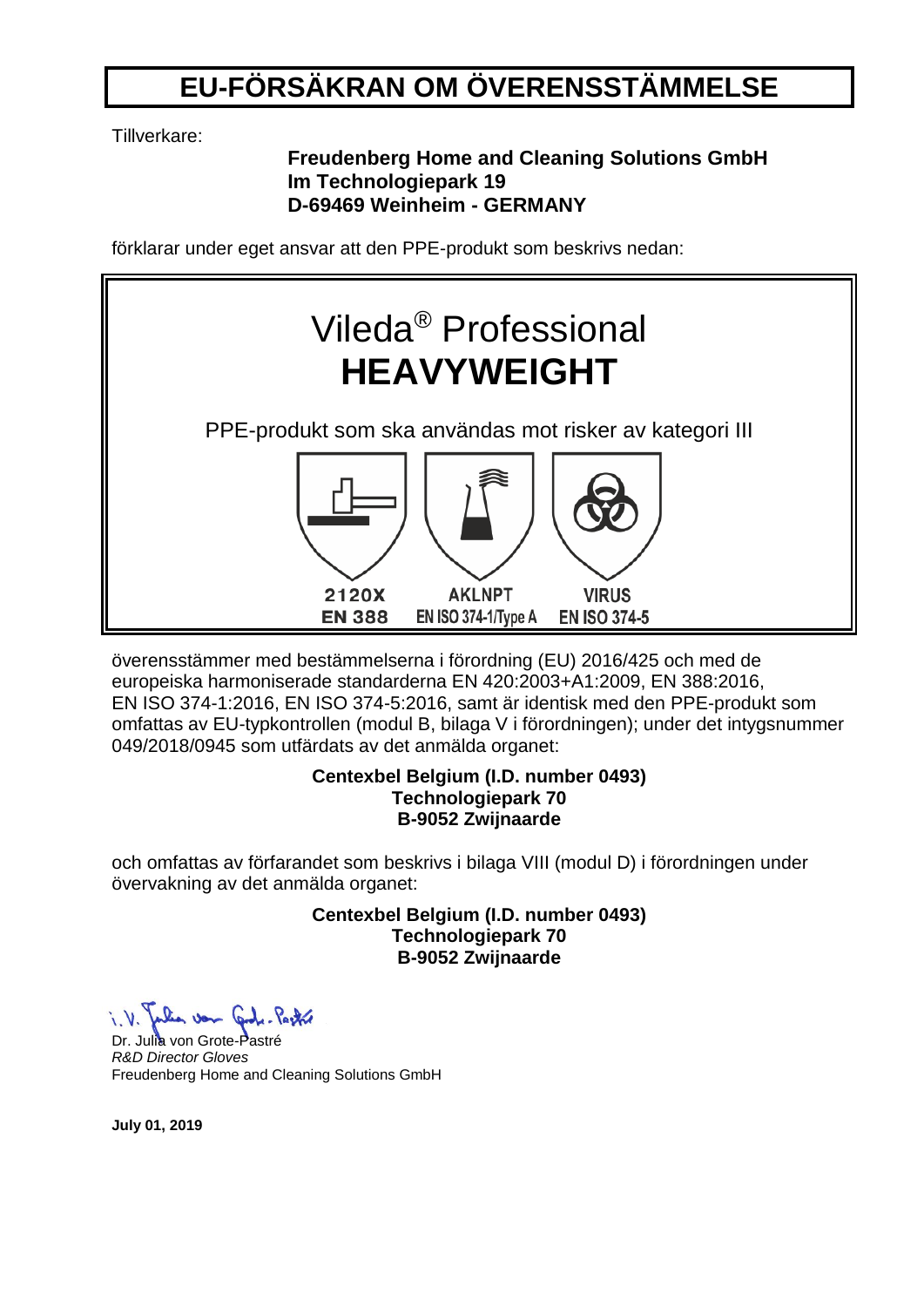## **EU-ERKLÆRING OM OVERENSSTEMMELSE**

Produsenten:

## **Freudenberg Home and Cleaning Solutions GmbH Im Technologiepark 19 D-69469 Weinheim - GERMANY**

erklærer på eget ansvar at PPE beskrevet nedenfor:



er i samsvar med bestemmelsene i regulativ (EU) 2016/425 og med europeiske harmoniserte standarder EN 420:2003+A1:2009, EN 388:2016, EN ISO 374-1:2016, EN ISO 374-5:2016 og er identisk med PPE som er underlagt EU- typeundersøkelse (modul B, vedlegg V til forskriften); under sertifikatnummer 049/2018/0945 utstedt av det meldte organet:

#### **Centexbel Belgium (I.D. number 0493) Technologiepark 70 B-9052 Zwijnaarde**

og er underlagt prosedyren angitt i vedlegg VIII (Modul D) i forskriften under tilsyn av det meldte organet:

> **Centexbel Belgium (I.D. number 0493) Technologiepark 70 B-9052 Zwijnaarde**

Dr. Julia von Grote-Pastré *R&D Director Gloves* Freudenberg Home and Cleaning Solutions GmbH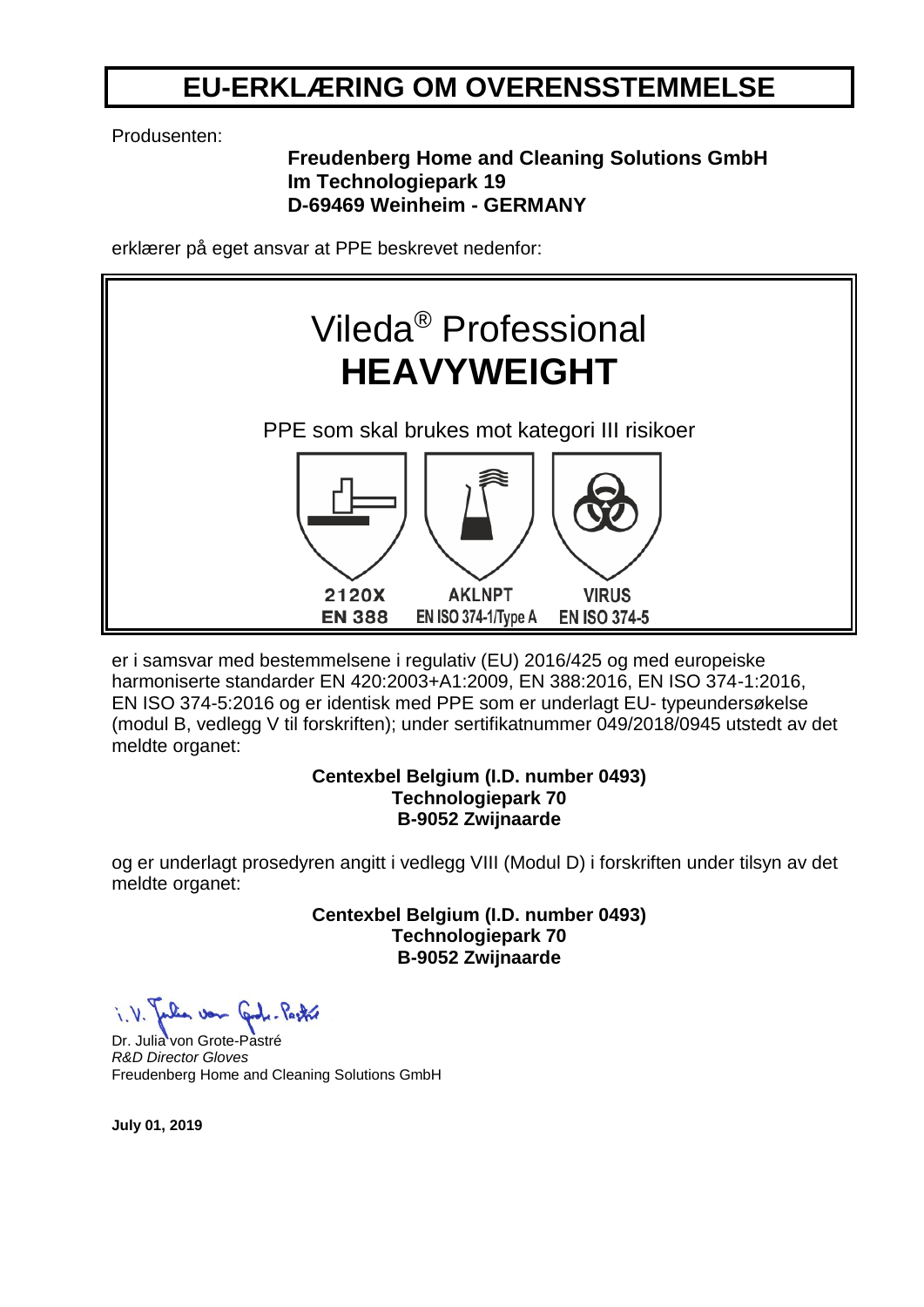## **ДЕКЛАРАЦИЯ СООТВЕТСТВИЯ ЕС**

Производитель:

### **Freudenberg Home and Cleaning Solutions GmbH Im Technologiepark 19 D-69469 Weinheim - GERMANY**

заявляет под свою исключительную ответственность, что СИЗ, описание которого приведено ниже:



соответствует требованиям Регламента (ЕС) 2016/425 и Европейских гармонизированных стандартов EN 420:2003+A1:2009, EN 388:2016, EN ISO 374-1:2016, EN ISO 374-5:2016, а также идентичен СИЗ, прошедшему типовые испытания, установленные ЕС (модуль B, приложение V Регламента); в соответствии с сертификатом ЕС номер 049/2018/0945 , выданным нотифицированным органом:

#### **Centexbel Belgium (I.D. number 0493) Technologiepark 70 B-9052 Zwijnaarde**

и подвергается процедуре, изложенной в приложении VIII (модуль D) Регламента под контролем нотифицированного органа:

> **Centexbel Belgium (I.D. number 0493) Technologiepark 70 B-9052 Zwijnaarde**

Julia von Code-Pastre

Dr. Julia von Grote-Pastré *R&D Director Gloves* Freudenberg Home and Cleaning Solutions GmbH